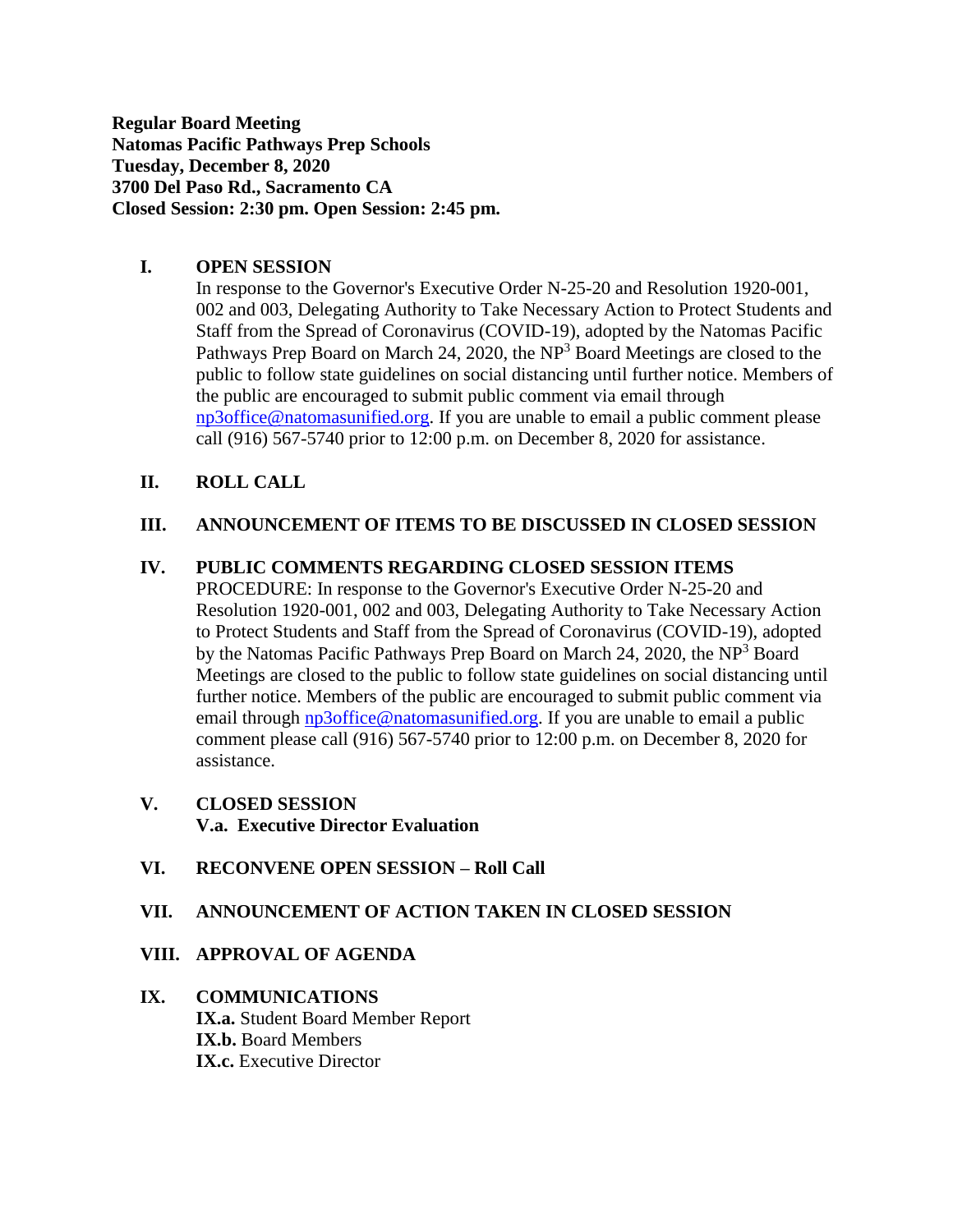# **X. PUBLIC COMMENT**

PROCEDURE: The Board welcomes the public's participation at Board Meetings and has devoted time in the meeting for that purpose. The Board requests that you fill out a Public Comment card and turn it in to the Board Secretary. Your name will be called under the appropriate agenda item or Public Comment section of the agenda. Presentations from the public are limited to two (2) minutes regarding any item that is within the Board's subject matter jurisdiction. The Board shall limit the total time for public input on each item to 20 minutes. Please note that Government Code Section 54954.2(a) limits the ability of Board Members to respond to public comments. In addition, the Board may not take action on any item which is not on this agenda except as authorized by Government Code 54954.2.

# **XI. CONSENT ITEMS XI.a. Approve Consent Calendar XI.b. Approve the August 11, 2020 Regular Board Meeting Minutes, the September 21, 2020 & September 23, 2020 Special Board Meeting Minutes.**

## **XII. PRESENTATIONS XII.a. Principal's Reports**

**Speakers:** Melissa Mori, High School Principal Lindsay Anzelc, Middle School Principal Marcie Dart, Elementary Principal

**Recommended Motion:** The Board is asked to receive a presentation regarding school information and events since the September 23, 2020 Board Meeting.

# **XII.b**. **2020 – 21 Enrollment Update**

**Speaker:** Sharon Maccini, Deputy Director

**Recommended Motion:** The Board is asked to receive a presentation regarding post lottery enrollment projections for 2020 – 21

# **XII.c. Elementary Construction for Del Paso Campus**

**Speaker:** Tom Rutten

**Recommended Motion:** The Board is asked to receive information regarding new construction for the Elementary campus at the Del Paso Rd. site.

# **XII.d. Covid Reopening Planning**

**Recommended Motion:** The Board is asked to receive information regarding ongoing staff discussions and planning related to the current Covid-19 pandemic.